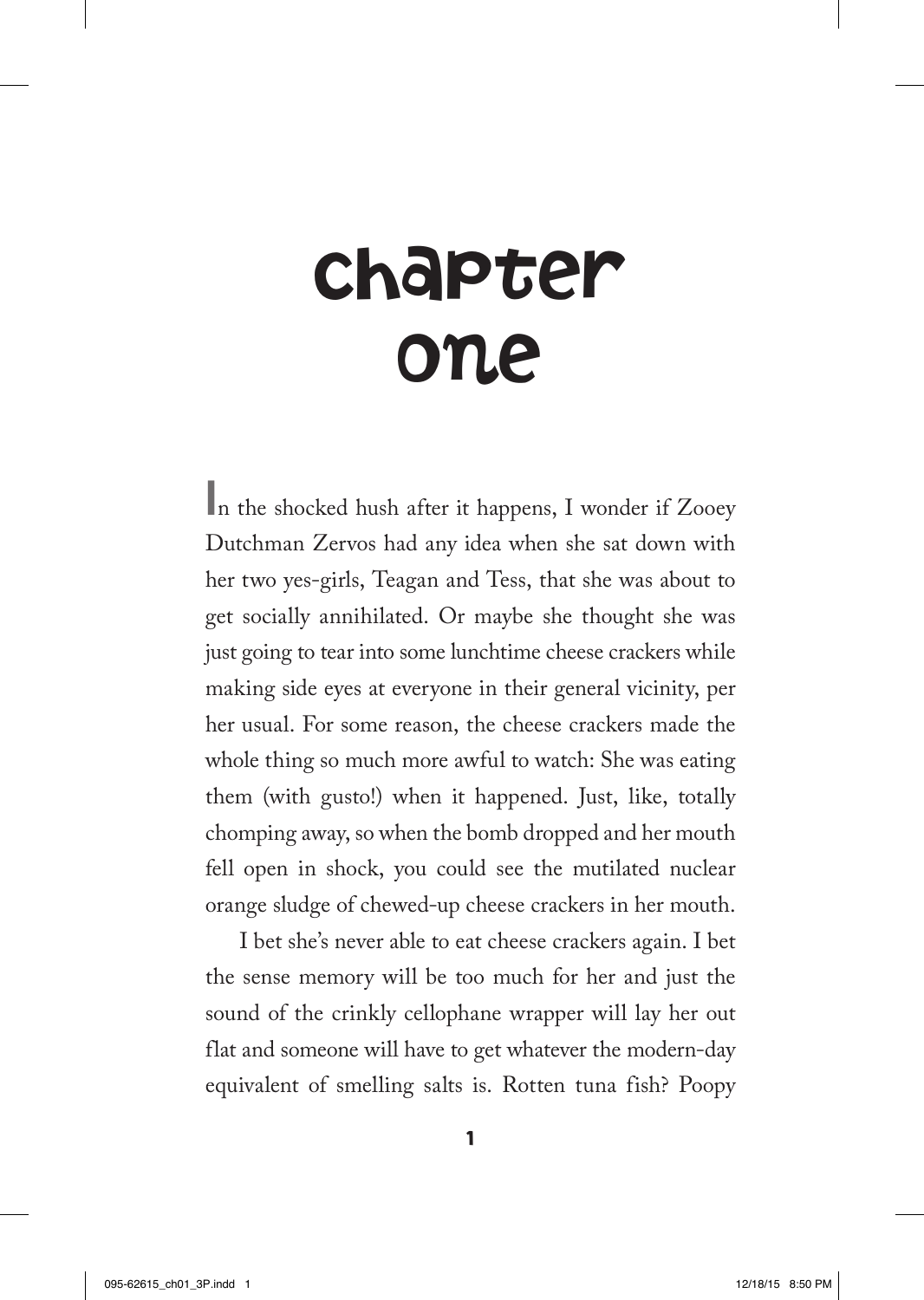diapers? The smell of someone else's belly-button gunk? How *do* you revive someone whose heart is most likely a lump of coal?

"Oh my gosh." My best friend, Piper, stretches her small frame up to whisper in my ear. "That was *horrible*!"

I nod numbly in agreement as our friends Celeste and Fee, clueless about the noonday slaughter the rest of us sixth graders just witnessed, set down their lunch bags and slide onto the bench on the other side of our cafeteria table, completing our usual foursome.

Fee tips her head forward, so her thick curtain of black bangs edges over her big gray eyes. She lowers her voice to a theatrical purr and says to Piper, "Hiya, Pipes." Then nods at me and says in a tough-girl growl, "Brooklyn."

"Are you new here?" Celeste asks me, just like she has every day since she met me this summer. She asks with a grin that I can't help but return, despite the dire circumstances.

She slips off the thin barrette that keeps her springy brown curls from flopping over her face and prepares to slip it back in, but when I don't answer, she looks back and forth from me to Piper in confusion, still holding her clip. "What's going on?"

"Get OUT!" Fee practically yells, slamming her palm on the table and upsetting the handmade ALLERGY ALERT: the only nut allowed at this table is piper sign we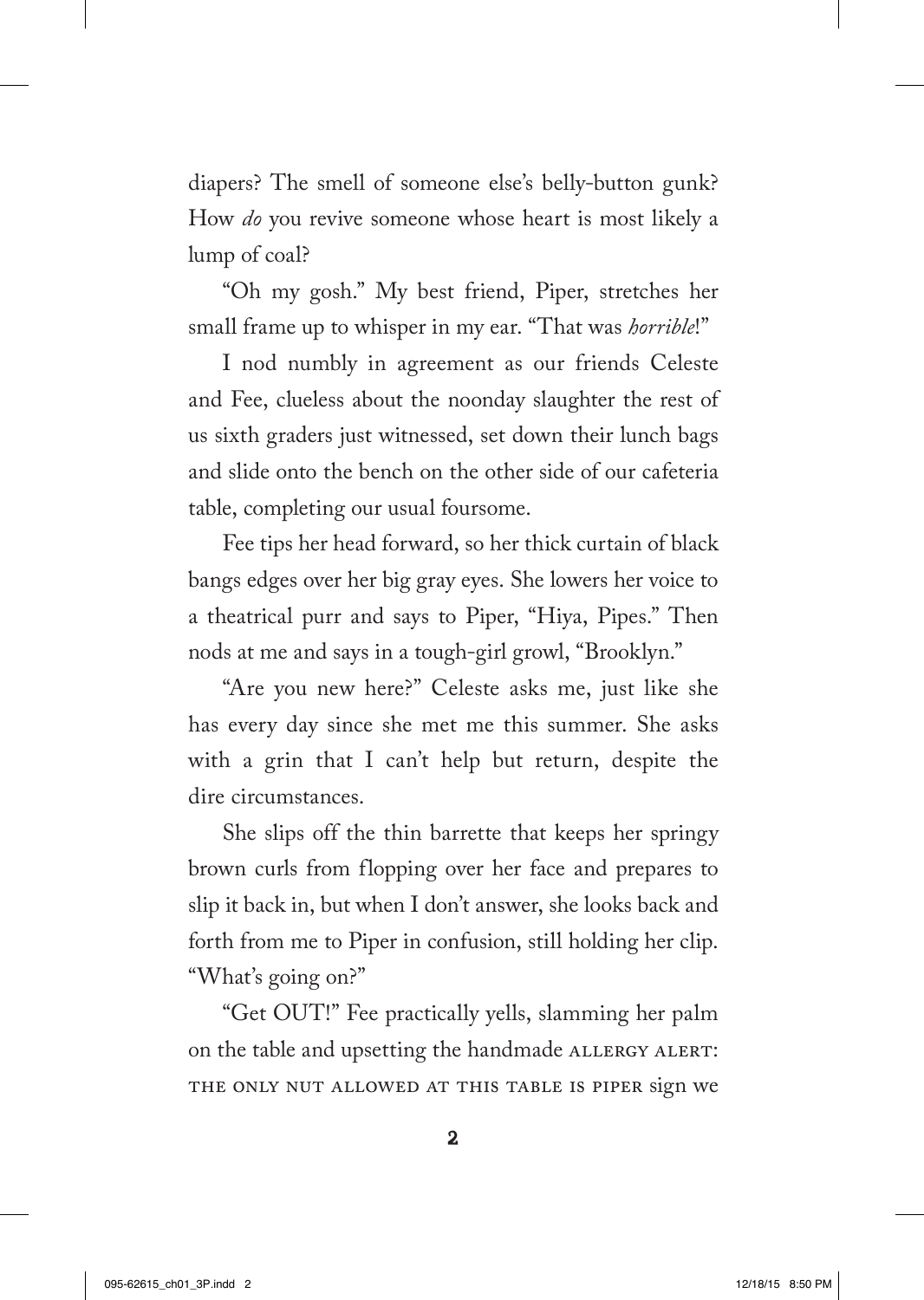put out every day when we sit down. "Did I miss it?! Did something just go down between Zooey and the Ts?!"

Zooey and the Ts is what everyone calls Zooey and Teagan and Tess. They are, without question, the barbed point at the tippy-top of the sixth-grade popularity pyramid, gliding down the halls of Trepan's Grove Middle School in migrating-bird formation, with shiny, pop-star hair, their slender feet in ballet flats. They are what you expect popular sixth-grade girls in a wealthy small town to be like, at least if you've ever read a book or watched a PG-13 movie about middle school. They are the three kinds of pretty: pretty-looking, pretty rich, and pretty mean. I much prefer my friends' kind of pretty: pretty funny, pretty smart, and pretty-pretty when they laugh so hard they show all their teeth. Rae, my best friend in Brooklyn, was the same, except different.

Zooey and the Ts are what's known as Totally Popular, as opposed to me and my friends, who are more like Lower Medium Popular. Those are both actual classifications that people use here, according to Fee, who keeps track of things like that because she is *really* serious about Popularity and How to Attain It. She's so serious that she offers me information about popularity when I don't even ask for it and actually don't really want it because all of her information can be summed up in three words and one contraction: *We're not very popular*. Which is kind of a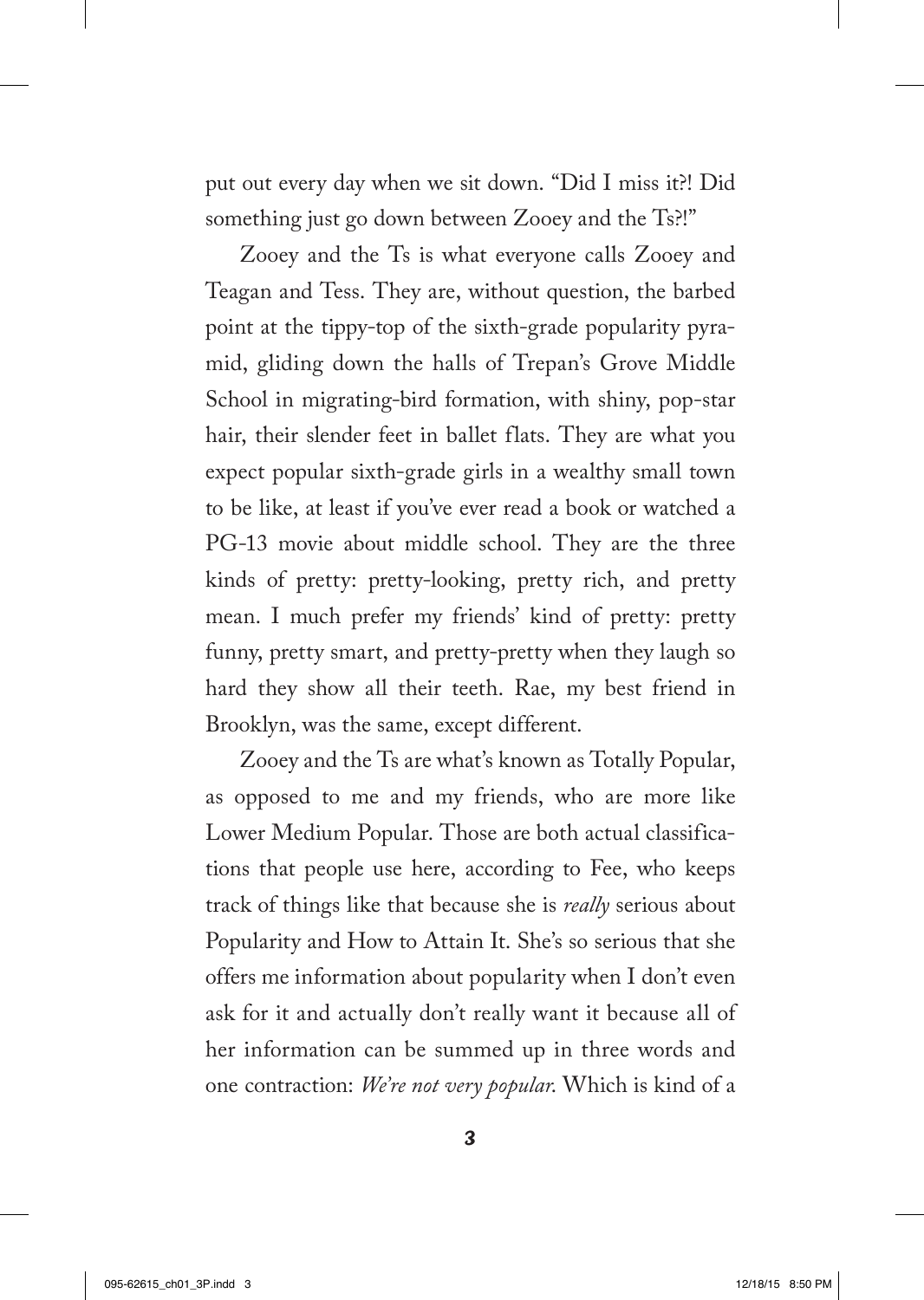depressing thought even if you don't care about that sort of thing. Which I don't. Not really. I mean, I definitely didn't care about it when I went to a huge school in Brooklyn, and Rae and I were in our own happy little clique that consisted of the two of us and every single character in Tilde's Realm*,* which is otherwise known as the best fantasy series ever written. It is also unfortunately known as a Nerd Identifier. Fee taught me that, too, and thank goodness she did, because people in this picket-fenced apple town have a zero-tolerance policy for nerd behavior. Even if the rest of the world is starting to realize that nerds will inherit the earth (which, by the way, is printed on my favorite T-shirt, one that I will never wear again because that would expose my secret identity), I don't think Trepan's Grove ever got the memo. Their philosophy is more like Preppy=Popular, Nerds Need Not Apply. This worried Rae and me when we were doing online reconnaissance before I moved. "They're like . . . cyborgs*,*" she said, leaning closer to the screen of her laptop to study a picture of a middle school picnic on the town website. "Everyone's so . . . sporty. And preppy. But not, like, ironically preppy. Just . . . preppy." She looked at me then, her face serious. "Don't let them change you, Hattie. Don't let them turn you into a cyborg." I assured her there was no way that would ever happen. Then I moved here. I wouldn't say I'm, like, one hundred percent cyborg at this point,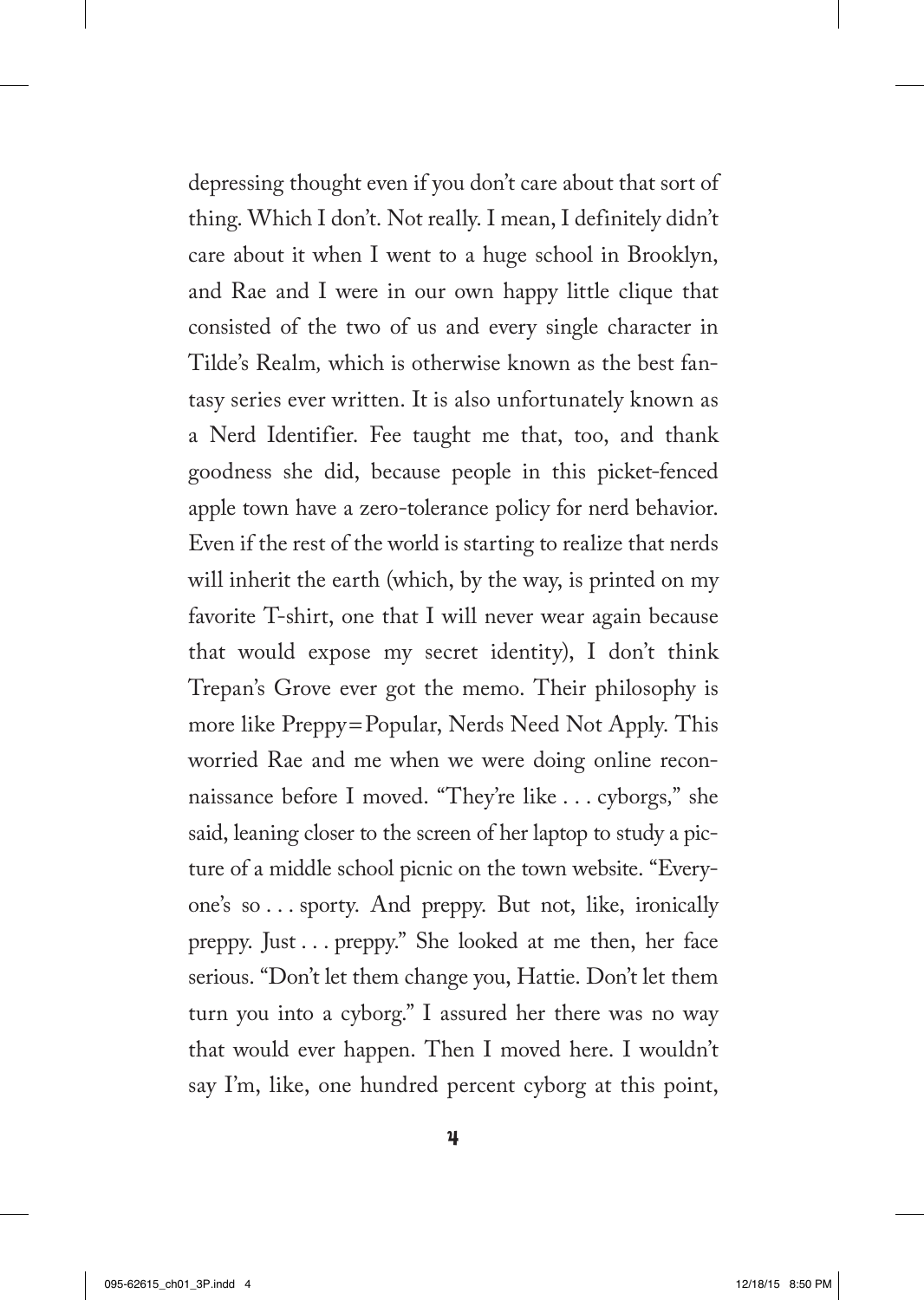but there are definitely some Hattie parts that have been replaced. It's the reason I don't text Rae goofy pictures of myself anymore. I'm kind of afraid of what she'll say when she sees that I actually have kind of changed.

"Tess and Teagan just, like . . ." I start to explain to Fee and Celeste, trying to find a way to put into words how their simple movement of abruptly standing up and leaving Zooey sitting alone in the middle of the cafeteria, her mouth full of orange cracker goo, was one of the most heartless things I'd ever seen. "They just, like, *abandoned* her."

Fee does a little gasp. "Really?" She cranes her neck to see Zooey stuffing her uneaten cheese crackers back into her lunch bag. "They just left her there? They didn't, like, say anything or anything?"

"She's like a polar bear adrift on a teeny-tiny chunk of ice," Piper says in disbelief.

"Yeah, an evil polar bear who pretty much deserves it," Fee adds.

Piper wrinkles her nose for a split second, making all of her freckles smoosh together into the shape of a stepped-on blueberry. "That was mean, Fee."

Fee huffs, still watching Zooey. "*I'm* mean? Zooey Dutchman Zervos made you cry every day of second grade, and *I'm* mean? Your mom still calls the school every summer to make sure you guys aren't in the same homeroom!"

"Fee!" Celeste scolds. "Stop staring!"

5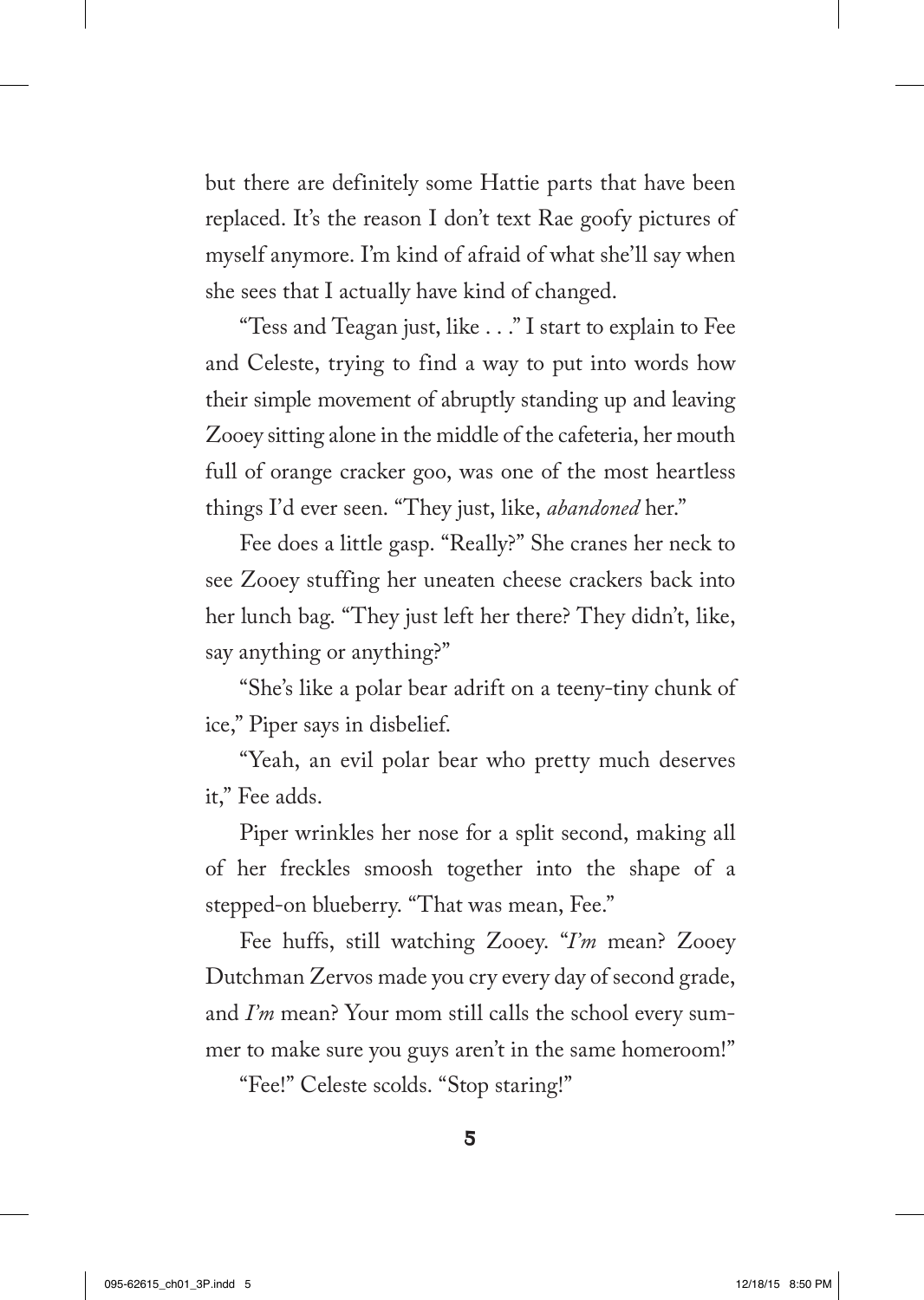"I'm not staring," Fee says quickly, wrenching her gaze away from Zooey and dropping her excited look in favor of her usual studied, bored one. She gets her sandwich out of her bag and then glances back over to see which table Teagan and Tess have moved to. They're sitting with Jonah and Rico and a couple of other boys from the soccer team. Fee says Sitting with Boys at Lunch is a new development this year at Trepan's Grove Middle School, one that's only spread down as far as the Medium Popular kids. Piper and I agree this is a good thing, because who wants to see boys eat?

"I know Zooey's mean," Piper says quietly. "Especially with that new silent, evil glare thing she's doing this year, where she just, like, stares at you, letting you imagine the worst possible things about yourself." She shudders. "That's just some evil mind magic right there. Anyway, even with the evil mind tricks, she didn't deserve being dropped like that, in front of everyone."

Fee looks at us and says conspiratorially, "It just sucks it happened right before the Harvest Festival."

Ugh, I'd forgotten about the Harvest Festival!

"That *does* make it worse!" I whisper.

Fee nods at me in grave agreement.

Here is why even a newbie like me knows that the timing of what just happened is so awful: This entire town is one hundred percent bananas about two things: apples and the phrase "Remember that time at Harvest Festival . . ."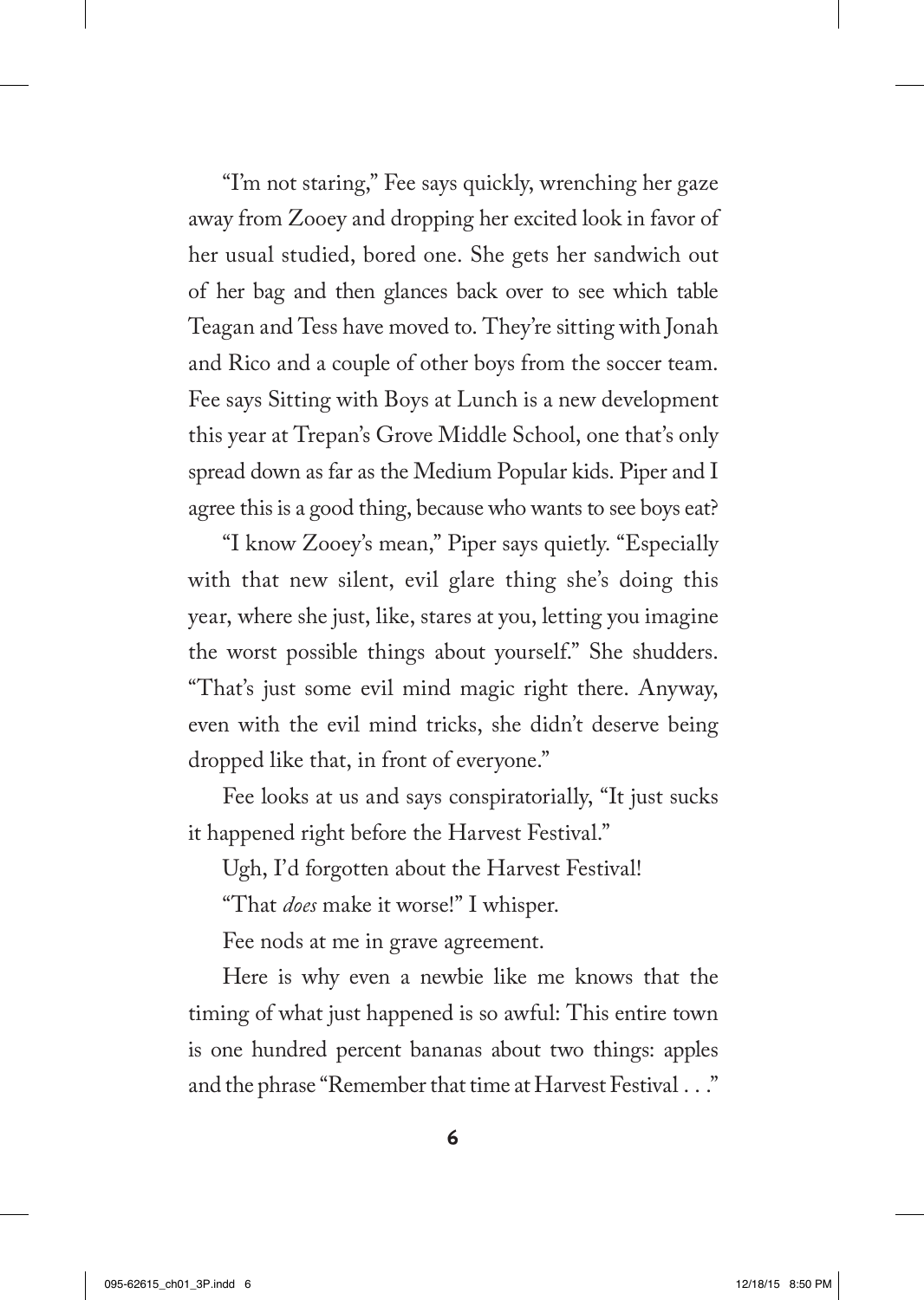Piper has a whole wall in her attic bedroom covered top to bottom in photo-booth pictures and thumbtacked trinkets and other random stuff from every festival she's ever been to. There's a photograph of her second-grade class standing on a little outdoor stage on the town common, a teeny Piper in the front row, arms flung wide as she sings. "You'll be in these pictures this year," Piper told me, pointing to a messy row of photo-booth pictures, at least four of them starring Piper, Fee, and Celeste. My heart did a happy flip-flop when she said that, because goofy photobooth pictures are a permanent record of a friendship. And even though I have a few things from the months since we became friends (Popsicle sticks from the snack shop at the town pond, movie ticket stubs), I desperately want something from the Harvest Festival.

Fee clucks her tongue. "Anyway, Zooey should have seen it coming."

"How could she have seen it coming?!" Piper objects, a little too loudly, scrambling up so she's sitting on the heels of her high-tops like a little kid, poking me in the side with a bony elbow in the process. "That was a total ambush!"

"Because," Fee says so quietly we have to lean in to hear her, "it was all over everywhere last night that Tess and Teagan were going to drop her."

"All over *where*?" Piper asks, exasperated, before glaring at the nut-free granola bar in her lunch, obviously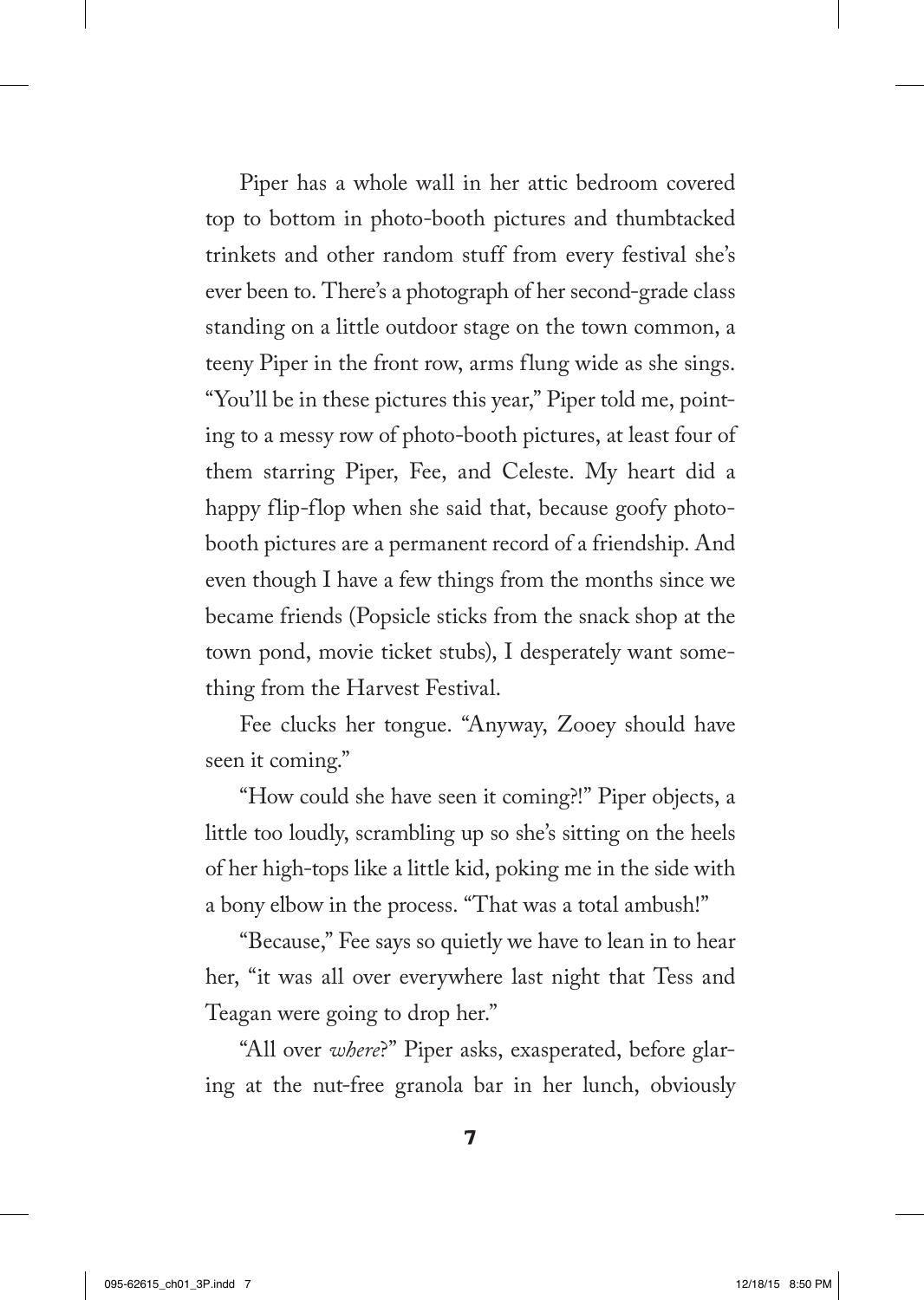debating if it was worth the little pieces that would get stuck in her braces.

"It was all over everything," Fee says knowingly. "On the *Internet*."

"Oh." Piper sighs so hard it's like she deflates. She passes the granola bar over to Celeste, who slides a ginger cookie across in return. "I was at my dad's last night and left my laptop at home. I couldn't do *anything* all night except kick his butt at Parcheesi."

"*You* saw, though, right?" Fee asks, looking at Celeste.

Celeste scoffs. "I was at the rink 'til late." She adjusts the zipper on the sleek black Ice Masters team sweatshirt, her name embroidered in crisp white cursive on the upper part of her right sleeve. Ice-skating is the reason I didn't meet Celeste until the very end of summer. She'd spent seven weeks studying with professional skaters at a rink in California. "And you know I don't participate in that kind of pollution of the spirit."

"Yeah, me either!" Piper says. "Celeste is right. That's spirit pollution, plain and simple." Sometimes I'm afraid that Piper is going to become best-best friends with Celeste instead of with me.

"Hattie?" Fee asks hopefully.

I shake my head. "I seriously doubt I have access to whatever site you're talking about." My mom and dad are super serious about keeping me from anything remotely

8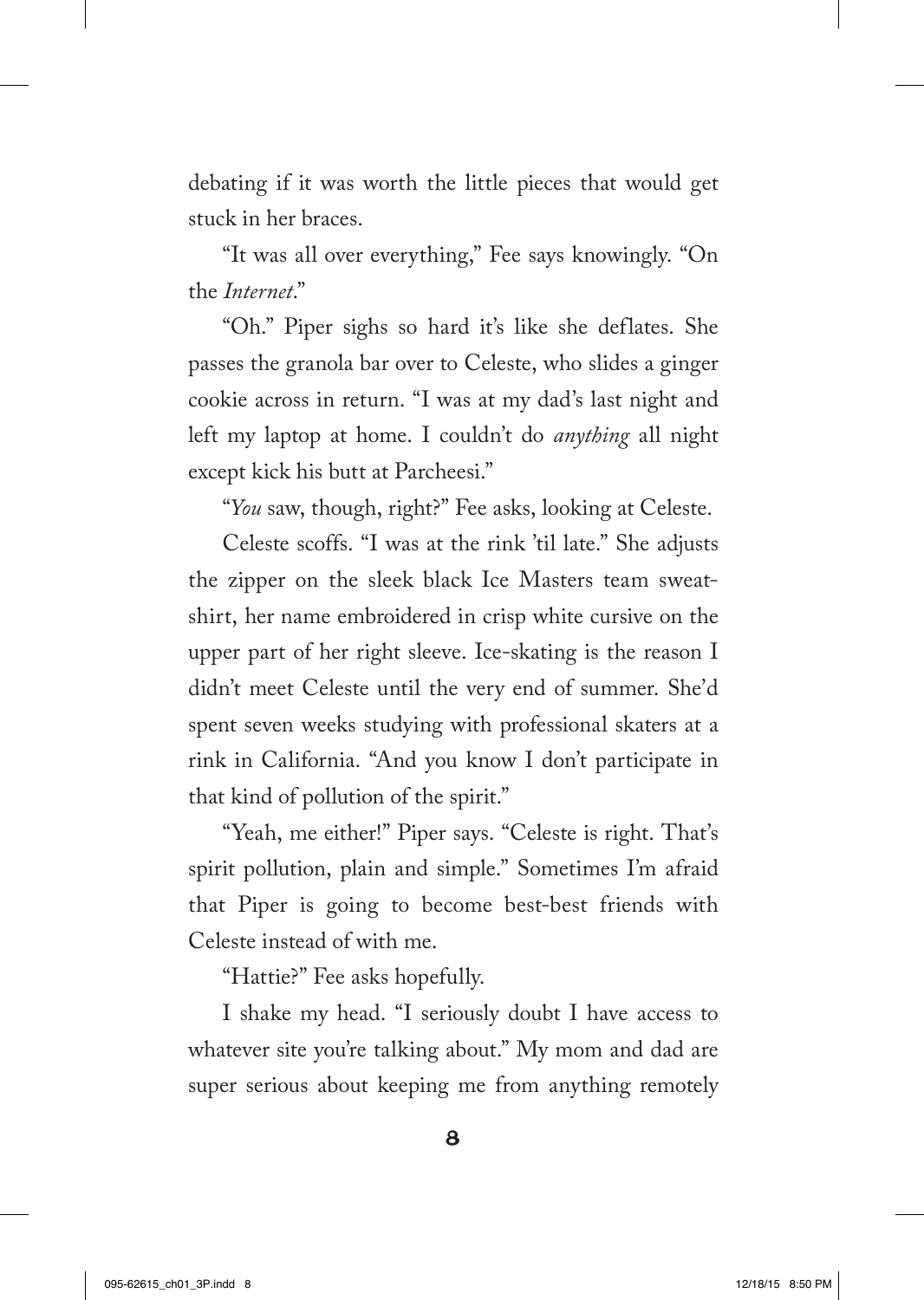resembling bullying or naked people online. *The Internet is full of turkeys. Remember that, Hattie,* my dad says. *And turkeys are stupid, stupid creatures.*

Fee huffs, "Your parents know you're not seven, right?"

Piper gives my arm a squeeze, the sort of thing she always does when the barbs poke out of Fee's tongue.

"Ugh! I can't even show you guys because it's all deleted already!" Fee says in frustration.

Piper's groan speaks for us all as we notice Zooey walking toward the exit—right by Tess and Teagan and the Boys Who Play Soccer at their table. The silence around Zooey grows with each step, until the only sound in the whole crowded cafeteria is the *pat pat pat* of her ballet flats on the linoleum. I wonder suddenly if she'll have to stop wearing ballet flats. If she has to turn them in at the Popularity Dismissal Counter, like when you hand in your bowling shoes to get your own shoes back. I wonder what they'd give her in return?

I mean, would I have to stop wearing high-tops with rainbow laces, corduroys that drive me crazy with their endless *zip zip zip* sounds, and my "stripy" if my friends suddenly dropped me? Would I go back to wearing T-shirts of cats doing funny things, and colorful leggings? Would I have to stop playing field hockey with Piper and Fee? Not that I would really *mind* having to stop playing field hockey. That sport is the worst.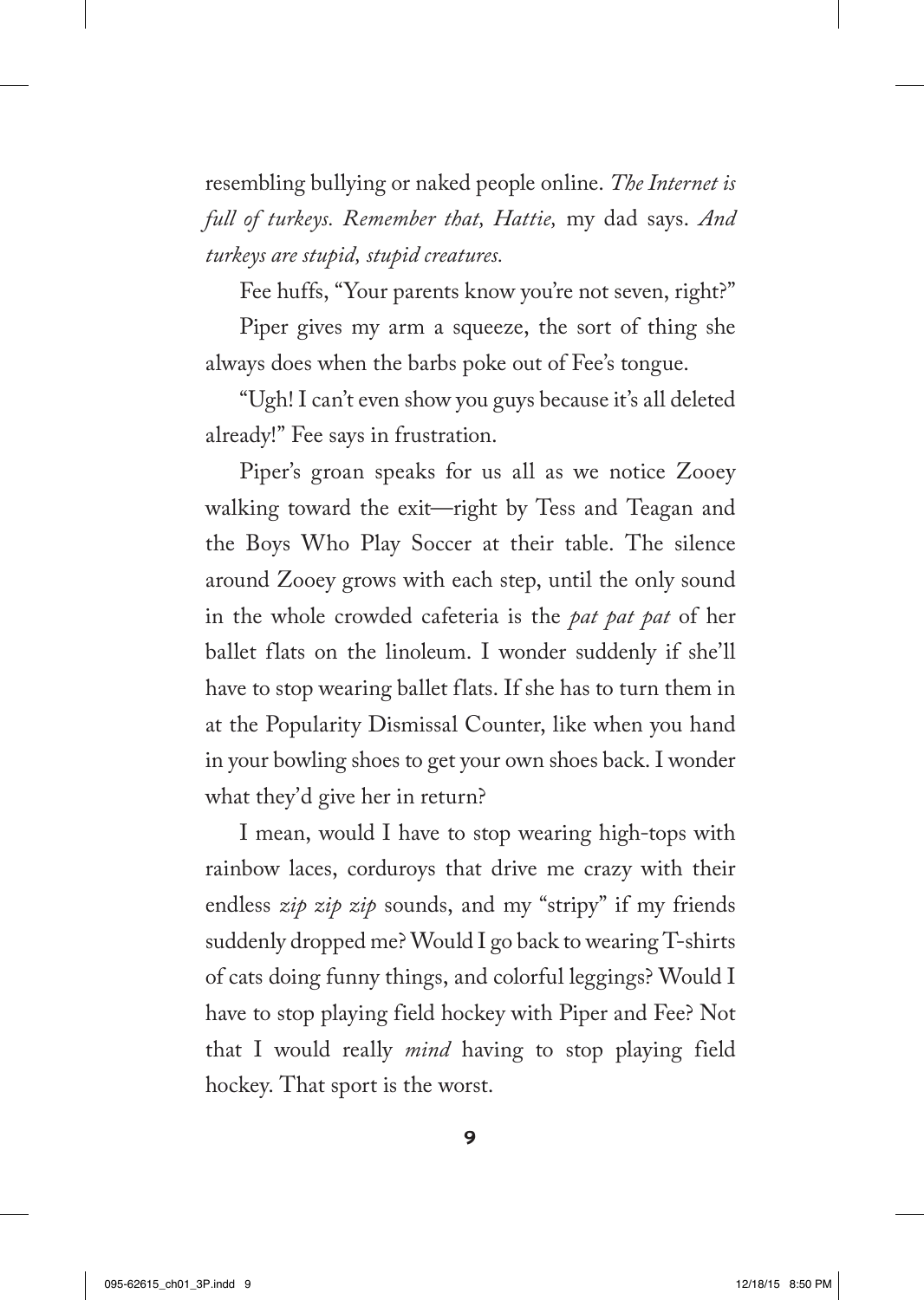As I watch Zooey, I think she's going to hurry by Teagan and Tess. If I were her, if that ever happened to me, I would run like the wind all the way back to Brooklyn. But Zooey comes to a stop right in front of them. ON PURPOSE. I gasp at her bravery and total lack of survival instinct.

"Oh my gosh," Piper whisper-squeaks, pulling the cuff of my sweatshirt so hard my hand falls off the table and onto her bent knees, where she grabs my fingers in a vise grip. "This is terrible! Make it stop!"

But I can't make it stop; none of us can. Celeste doesn't watch. She makes a point of taking out her hummus sandwich, but the rest of us can't look away.

Zooey is the first to speak, her strangled voice carrying across the hushed cafeteria. "Why?" she asks.

Her two as-of-four-minutes-ago best friends both raise their chins. The boys at the table look one hundred percent uncomfortable. A couple of them get up and move to another table. "Well," Tess says, with a glance at Teagan, like she's looking for approval, "you kind of turned into a total dork." Her voice breaks on the word *dork*, and she swallows so hard I can see her throat move.

"Why?" Zooey asks again.

Teagan snorts with impatience, rolls her eyes, and leans back in her chair before focusing her glare on Zooey.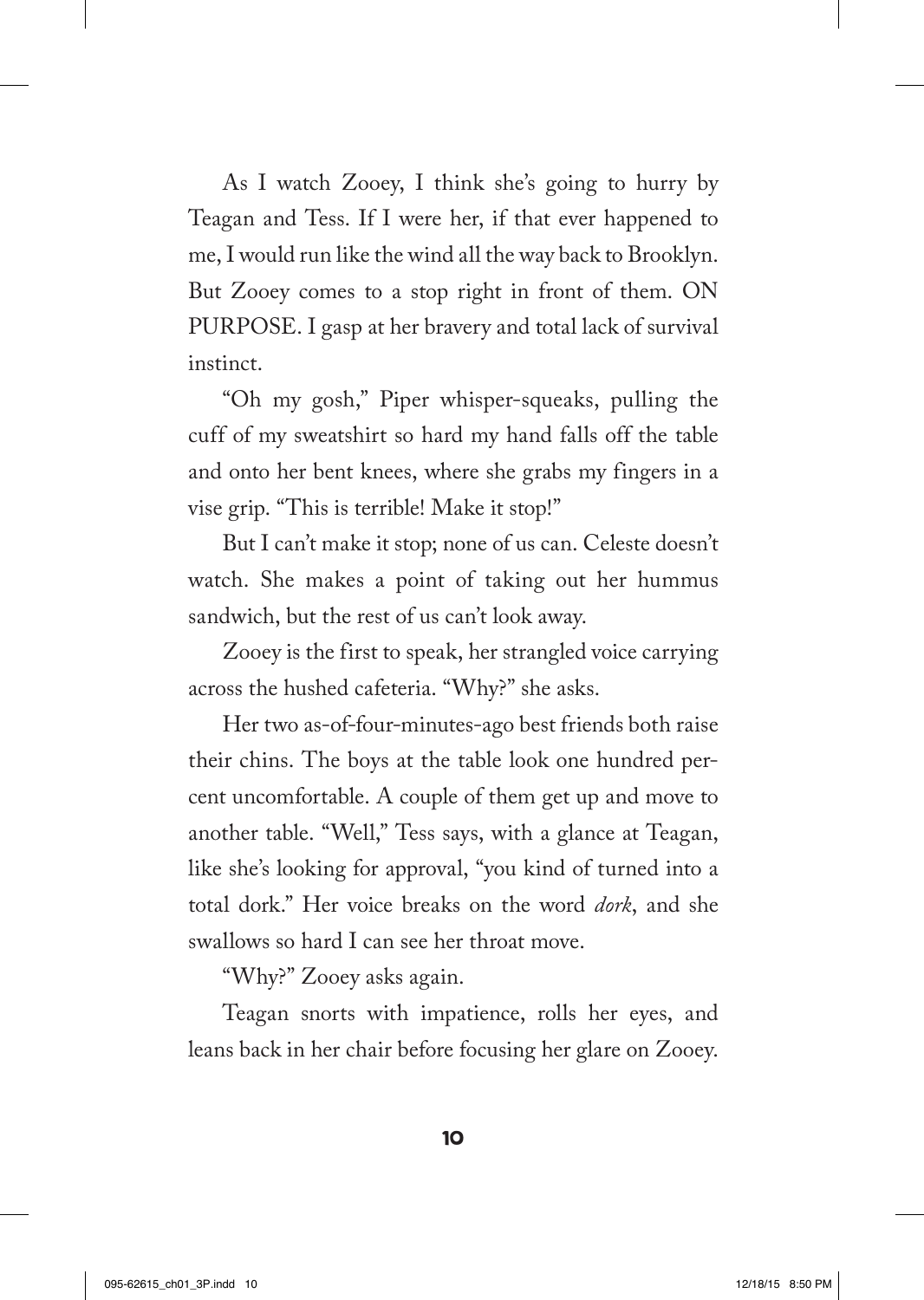Her voice doesn't crack at all. "Fine, if you want the details, *I'll* give them to you. You've become a total dork . . ."

"I said that already," Tess murmurs, looking put out.

Teagan gives Tess a sideways glare and continues. "You're a total dork, but *not* like adorkable, not like in a quirky way. You're just, like, *bizarre* in a bad way, you know . . . It makes people totally uncomfortable." Tess purses her lips and nods in serious, silent agreement. Teagan goes on, "And even though you *kind of* still wear the same clothes we do, they just look weird on you now for some reason, like your body is just, like"—she pauses, flicking her eyes up and down Zooey's frame, moving her hands as if to pat Zooey's shape—"*weirdly* built *wrong*, you know? Like you're, you know, *developing* in the wrong places or something."

Tess giggles a theatrical *"Oh my God!"* at this, and Teagan, acting like she's trying to stifle a laugh for Zooey's sake, says, "So that's it. You act weird, you look weird. Oh! And you smell weird. Like maybe you don't wash your—" We can't hear what she says because Tess lets out a delighted screamy laugh, but from the reaction of the people closer to the table, the rest of the sentence is pretty awful.

I exchange a horrified look with Celeste and Piper. Piper asks, "Should we do something?"

Celeste is already starting to get up. Piper is, too,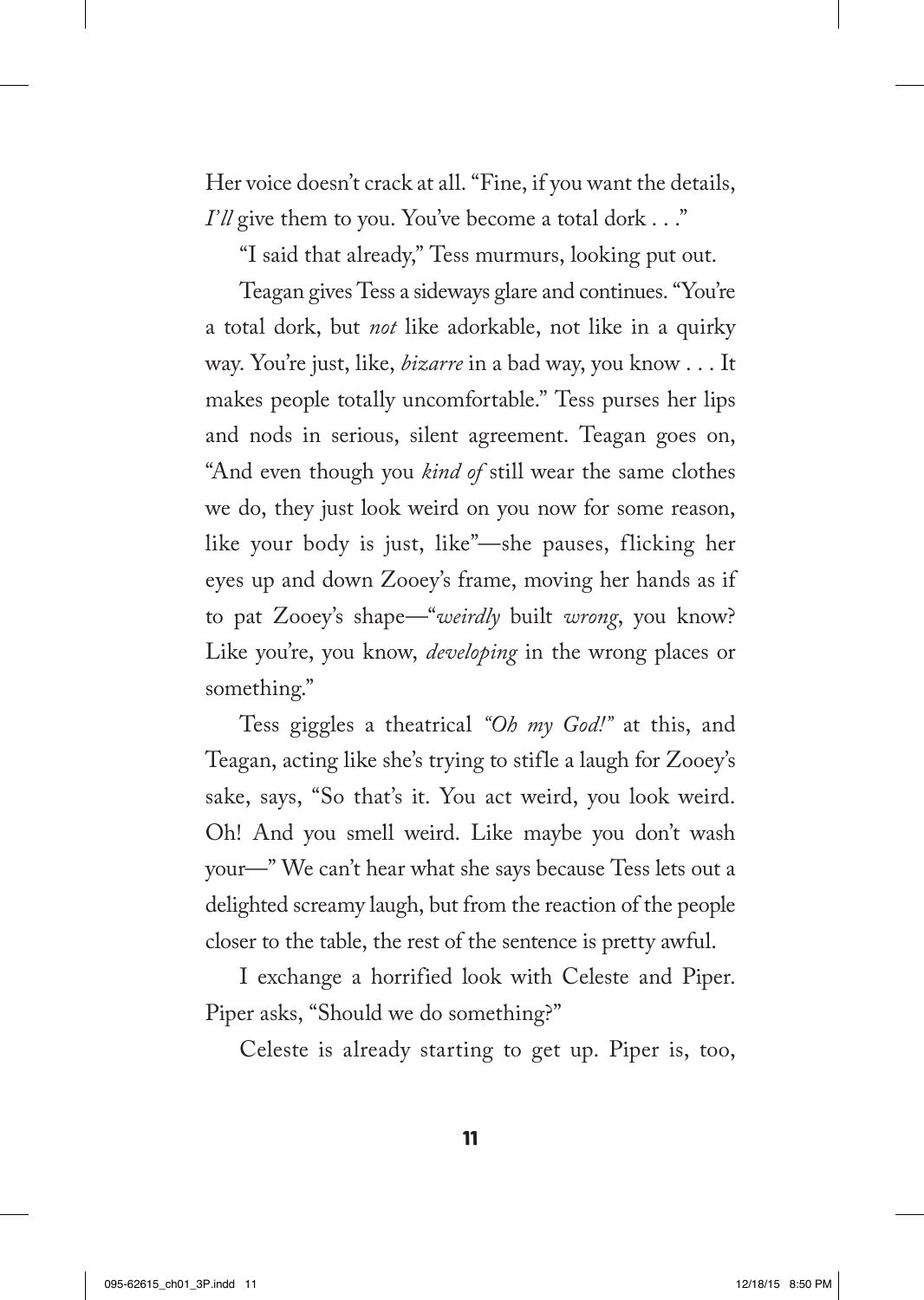like maybe they're going to march over there and say something.

Fee quickly reaches across the table and grabs both of their wrists, keeping them still. She doesn't grab me but somehow holds me with a glare that's worthy of Zooey herself. "Don't move a muscle," she growls to all of us, her eyes bugging out in a not entirely appealing way. "You want them to turn on us next?"

I'm glad she says it, because that is *exactly* what I was thinking. Piper seems to consider this, but Celeste yanks her hand free from Fee's grip and steps over the bench, grabbing her lunch bag.

"It's too late," Fee says, with something like relief. I look over and see Ms. Eurki is walking quickly over to the battlefield. She says something quietly to Zooey, and Zooey leaves the cafeteria. Then Ms. Eurki says something even quieter to the Ts and they roll their eyes but put their lunch stuff away, get up, and follow Ms. Eurki out of the cafeteria.

Celeste sighs and gives Fee a look as she sits back down.

"What?" Fee asks indignantly. "I don't want them to ice us out. Is that so wrong?"

"Ice us out?" Celeste asks. "Ice us out of *what*?"

Fee gives an annoyed flip of her hair. "Forget it."

But Celeste won't forget about it. "And since when do you care about that sort of thing?"